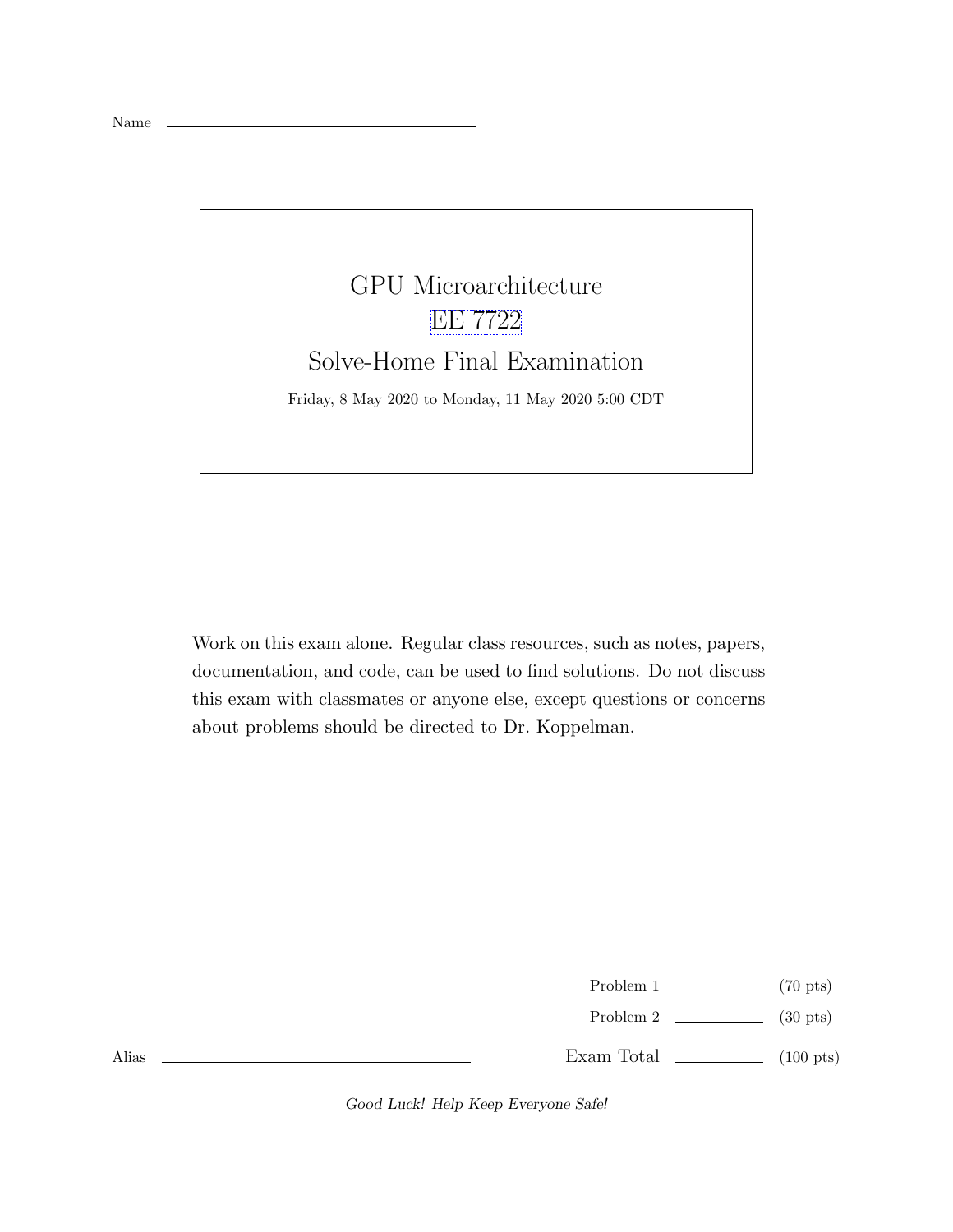Problem 1: [70 pts] Appearing below are the results of kernels from the Homework 3 solution. (The plots were generated using commit a05027eea3deaaa55fff3db06bd9ef229cc62caa and run on an RTX 2080 [TU104]). The output of the baseline kernel, conv\_wbuf, is shown first for reference. The next two kernels, conv\_prob2\_inefficient and conv\_prob28, are two possible solutions to Problem 2, the one in which a single loaded input element is to be used to compute  $n_{per\_thd}$  outputs. For both  $n_{per\_thd}$ is eight. Kernel conv\_prob2\_inefficient does poorly, worse than conv\_wbuf at larger block sizes. But conv\_prob28 performs well. Excerpts from code for the two kernels appears on the following pages and is available in the repo. The compute portion of the utilization bars are based on FMA instructions only (they don't account for the load and store instructions).

GPU 0: GeForce RTX 2080 SUPER @ 1.81 GHz WITH 7982 MiB GLOBAL MEM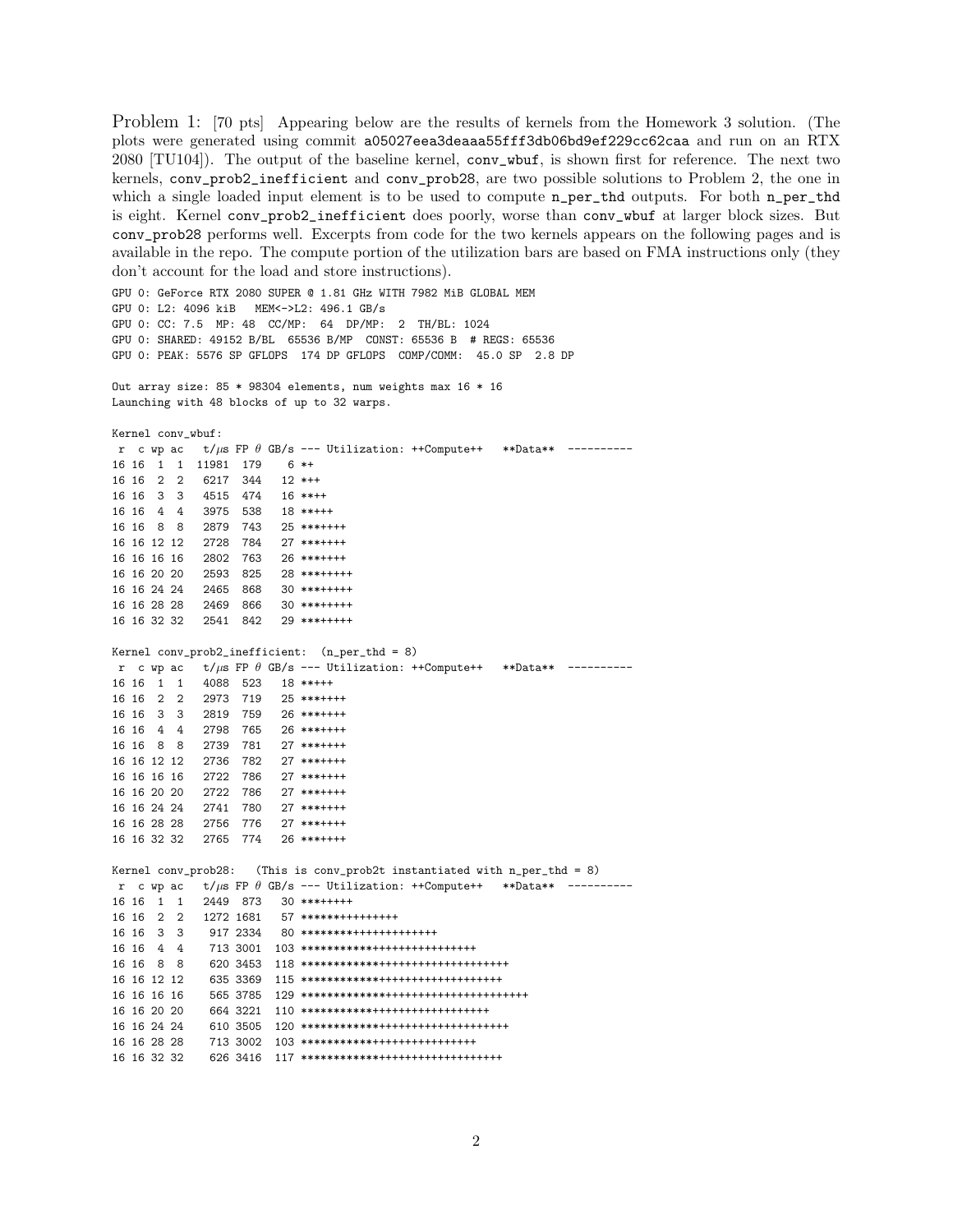```
template \sin t w_nr, int w_nc> __global__ void conv wbuf() {
  const int block_dim = blockDim.x;
  const int n_threads = block_dim * gridDim.x;
  const int tid = threadIdx.x + blockIdx.x * block_dim;
  const int n<sup>-elt =</sup> dapp.out_nr * dapp.out_nc;
  for ( int h=tid; h <n_elt; h += n_threads ) {
      const int ro = h / dapp.out_nc, co = h % dapp.out_nc;
      float s = 0;
      for ( int rw=0; rw\leq w_nr; rw++ ) for ( int cw=0; cw\leq w_nr, cw++ ) {
            const int ri = ro + rw;const int ci = co + cw;
            const int iidx = ri * dapp.in_nc + ci;
            const int widx = rw * w_nc + cw;const float din = dapp.d_in[iidx];
            s += din * dapp.w[widx];
          }
      ddapp.d_out[h] = s;}
}
template <int w_nr, int w_nc> __global__ void conv_prob2_inefficient() {
  constexpr int n_per_thd = 8;
  const int block_dim = blockDim.x;
  const int n_{th}reads = block_dim * gridDim.x;
  const int tid = threadIdx.x + blockIdx.x * block_dim;
  const int h_0 = tid * n_{per}thd;
  const int n_elt = dapp.out_nr * dapp.out_nc;
  for ( int h=h_0; h <n_elt; h += n_threads*n_per_thd ) {
      const int ro = h / dapp.out_nc, co = h % dapp.out_nc;
      float s[n_per_thd] = \{ 0 \};for ( int rw=0; rw \leq w_nr; rw++ ) for ( int cw=0; cw \leq w_nrc+n_per_thd-1; cw++ ) {
            const int ri = ro + rw, ci = co + cw;
            const int iidx = ri * dapp.in_nc + ci;
            const float din = dapp.d_in[iidx];
            // Compute output for each of n_per_thd rows.
            for ( int k=0; k<sub>per-thd</sub>; k++ ) {
                // Find column number of weight array to use for output k.
                const int cwk = cw - k;
                const int widxk = rw * w_nc + cwk;
                if ( cwk \ge 0 && cwk \le w_nc ) s[k] += din * dapp.w[ widxk ];
              }}
      // Write output for n_per_thd rows.
      for ( int k=0; k<n_per_thd; k++ ) dapp.d_out[h+k] = s[k];
    }
}
```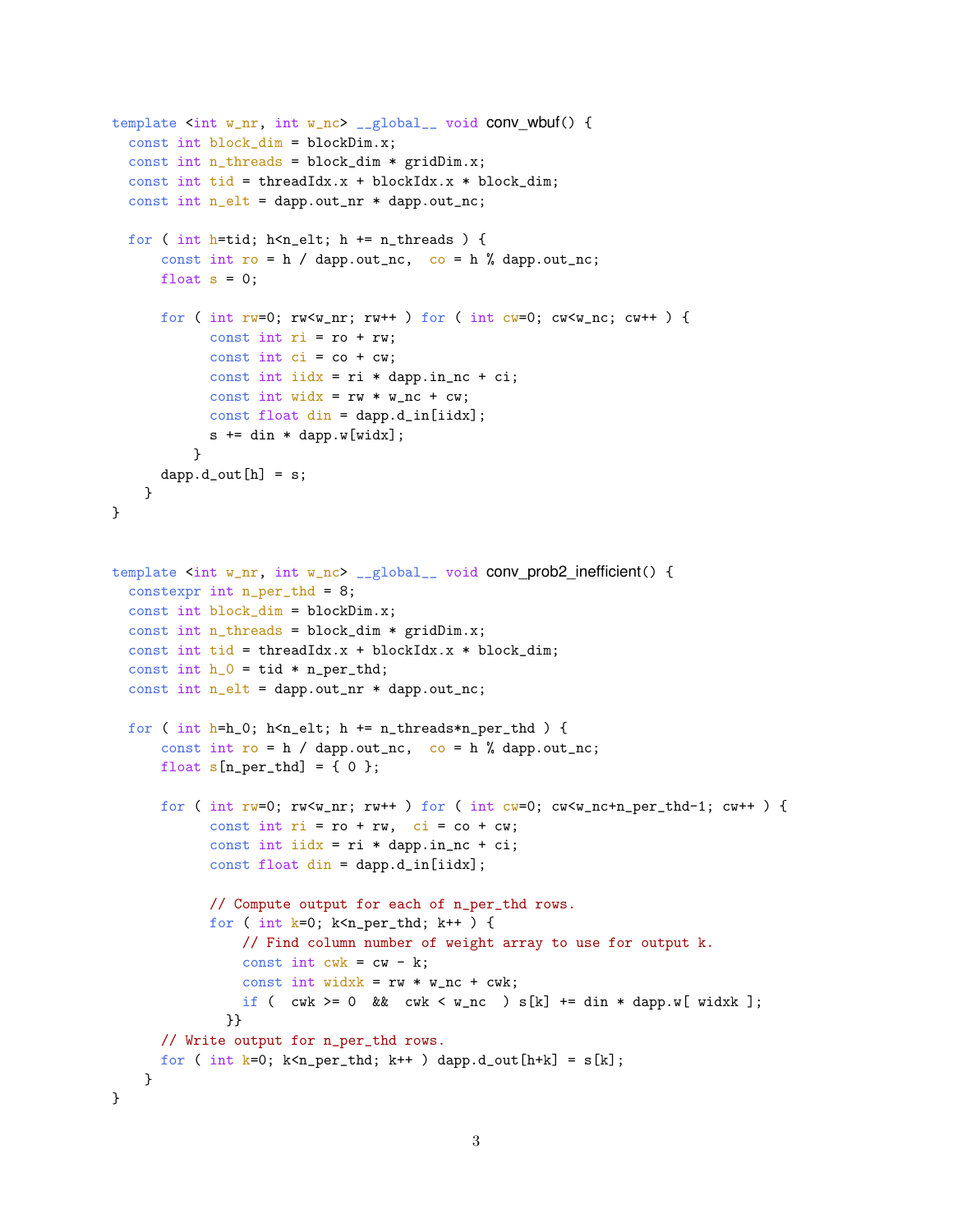```
template <int w_nr, int w_nc, int n_per_thd> __device__ void CONV_prob2t()
{
  const int tid = blockIdx.x * blockDim.x + threadIdx.x;
  const int n_threads = blockDim.x * gridDim.x;
  // Each thread operates on n_per_thd outputs at a time.
  // The n_per_thd outputs are in consecutive rows and the same column.
  // Each thread operates on an entire column.
  for ( int co = tid; co < damp.out_nc; co += n_threads)
    for ( int ro = 0; ro < dapp.out_nr; ro += n_{per\_thd} )
      {
        const int oidx = \text{ro} * \text{dapp.out\_nc} + \text{co};
        float s[n_per_thd] = \{ 0 \};for ( int rw=0; rw<w_nr+n_per_thd-1; rw++ ) for ( int cw=0; cw<w_nc; cw++ )
            {
              const int ri = ro + rw, ci = co + cw;
              const int iidx = ri * dapp.in_nc + ci;
              const float din = dapp.d_in[iidx];
              // Compute output for each of n_per_thd rows.
              for ( int k=0; k<sub>2</sub>per_thd; k++ ) {
                  // Find row number of weight array to use for output k.
                  const int rwk = rw - k;
                  const int widxk = rwk * w_nc + cw;if ( rwk \ge 0 & rwk \le w_nr ) s[k] += \text{dim} * \text{dapp.w} [ widxk ];
                }}
        // Write output for n_per_thd rows.
        for ( int k=0; k<n_per_thd; k++ ) dapp.d_out[ oidx + k * dapp.out_nc ] = s[k];
      }
}
```

```
4
```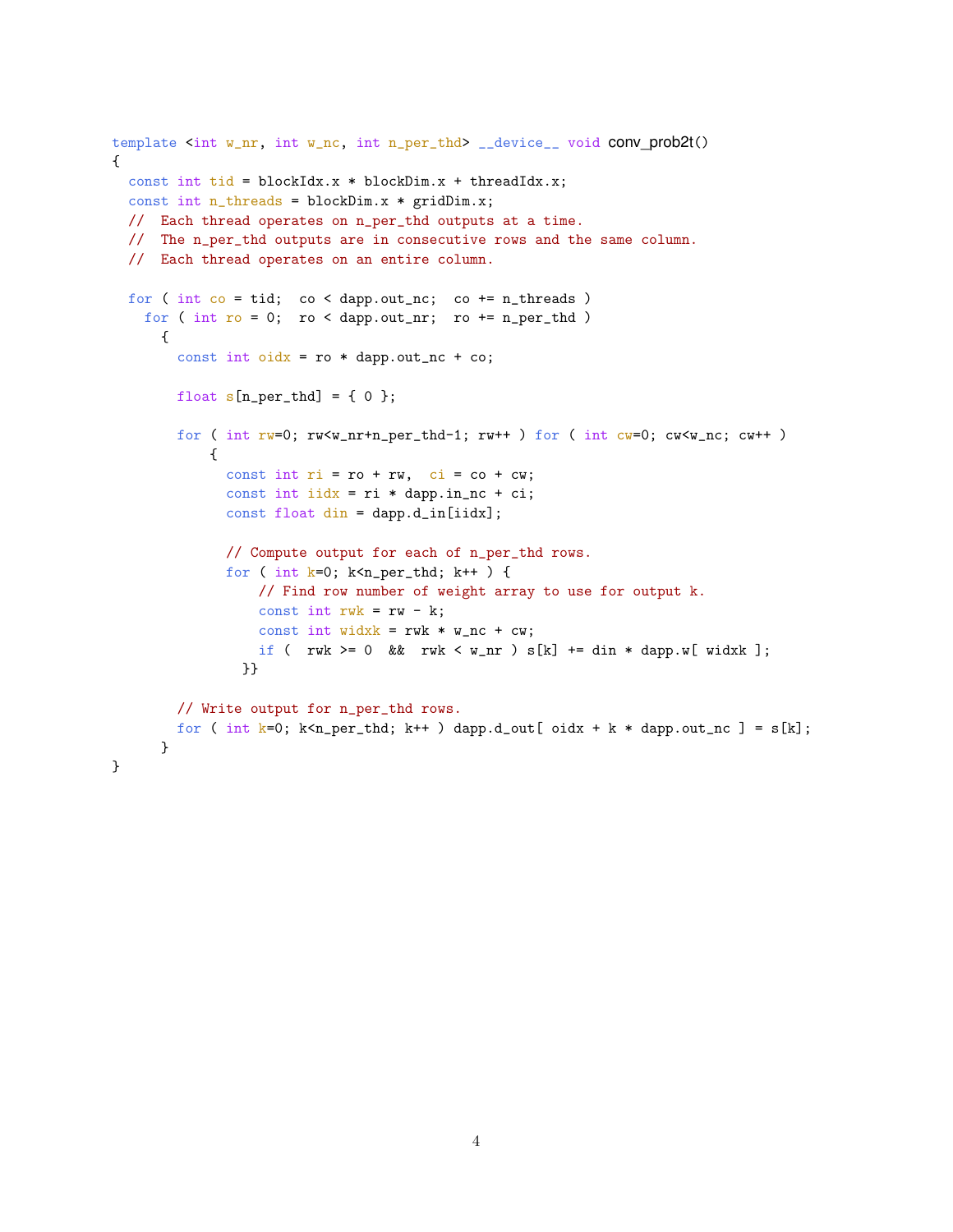(a) Based on the measured performance of the kernels, is there evidence that cache size (either L1 or L2) is a factor in the performance of any of the kernels? Explain. Note that the level 1 (per SM) cache size is 64 kiB and the level 2 cache size is given in the output above. (This part is based on measured performance [the bar charts appearing above], the next part [on the next page] is analytic.)

Based on measured performance of conv wbuff cache size is/isn't a factor because:

Based on measured performance of conv\_prob2\_inefficient cache size is/isn't a factor because:

Based on measured performance of conv prob28 cache size is/isn't a factor because: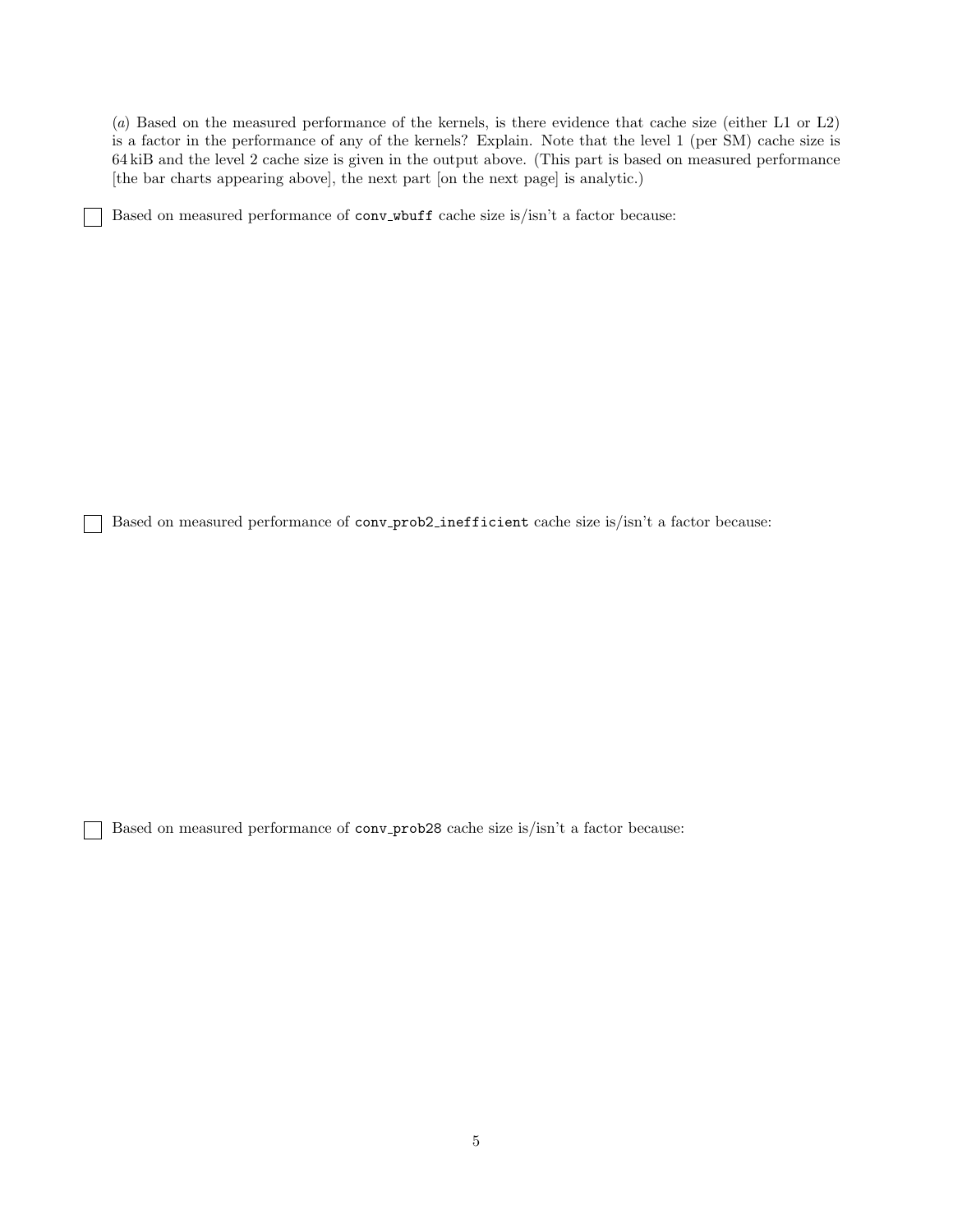(b) One possible reason that the inefficient kernel runs slowly is that it is making inefficient use of the level 1 cache. For each kernel compute the amount of cache storage needed by one block to compute one h iteration in conv\_prob2\_inefficient and one ro iteration in conv\_prob2t. Do so in terms of B, the block size,  $w_r$ and  $w_c$ , the number rows and columns in the weight array, and n, the value of  $n\_per\_thd$ .

If the amount of needed cache storage were actually available and the cache were perfect, then the second time element  $\dim \text{d}_\text{in}[\mathbf{x}]$  were accessed it would be found in the cache and so latency of the second (and subsequent accesses) to x would be low.

Cache size needed for an h iteration in conv-prob2-inefficient in terms of B,  $w_r$ ,  $w_c$ , and n.

Cache size needed for an ro iteration conv-prob2t in terms of B,  $w_r$ ,  $w_c$ , and n.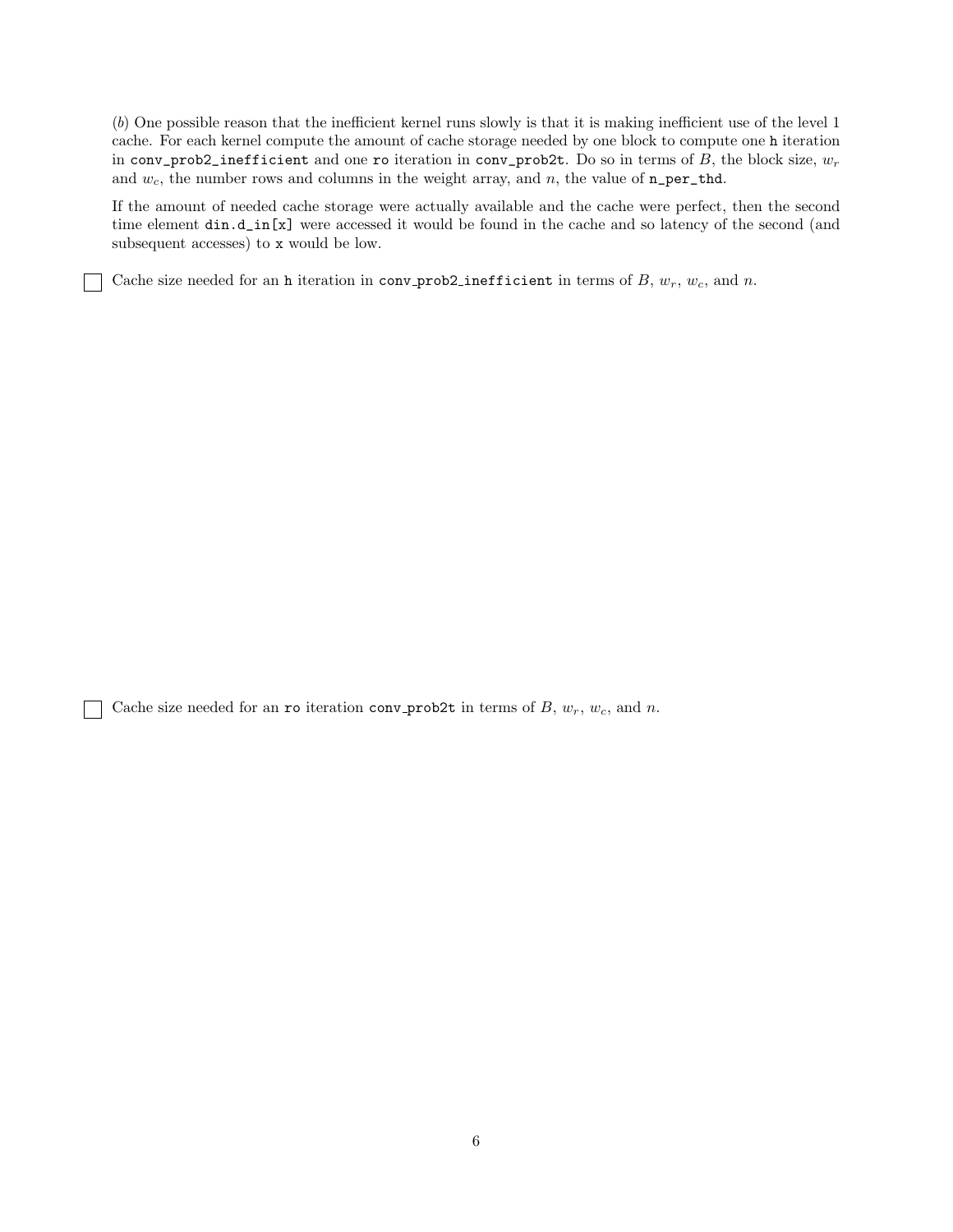(c) Which kernel, conv\_prob2\_inefficient or conv\_prob2t, makes better load and store request utilization? Compute the request utilization of important memory accesses for each. Comment on whether the impact of this might be significant. Compute these in terms of  $n$  (value of  $n_{per\_thd}$ ).

Request utilization (a percent or fraction) by conv prob2 inefficient is:

Request utilization (a percent or fraction) by conv-prob2t is:

(d) Is there evidence that poor request utilization affected the performance of any of the kernels above? Explain.

Poor request utilization seemed to (did not seem to) affect the kernels because: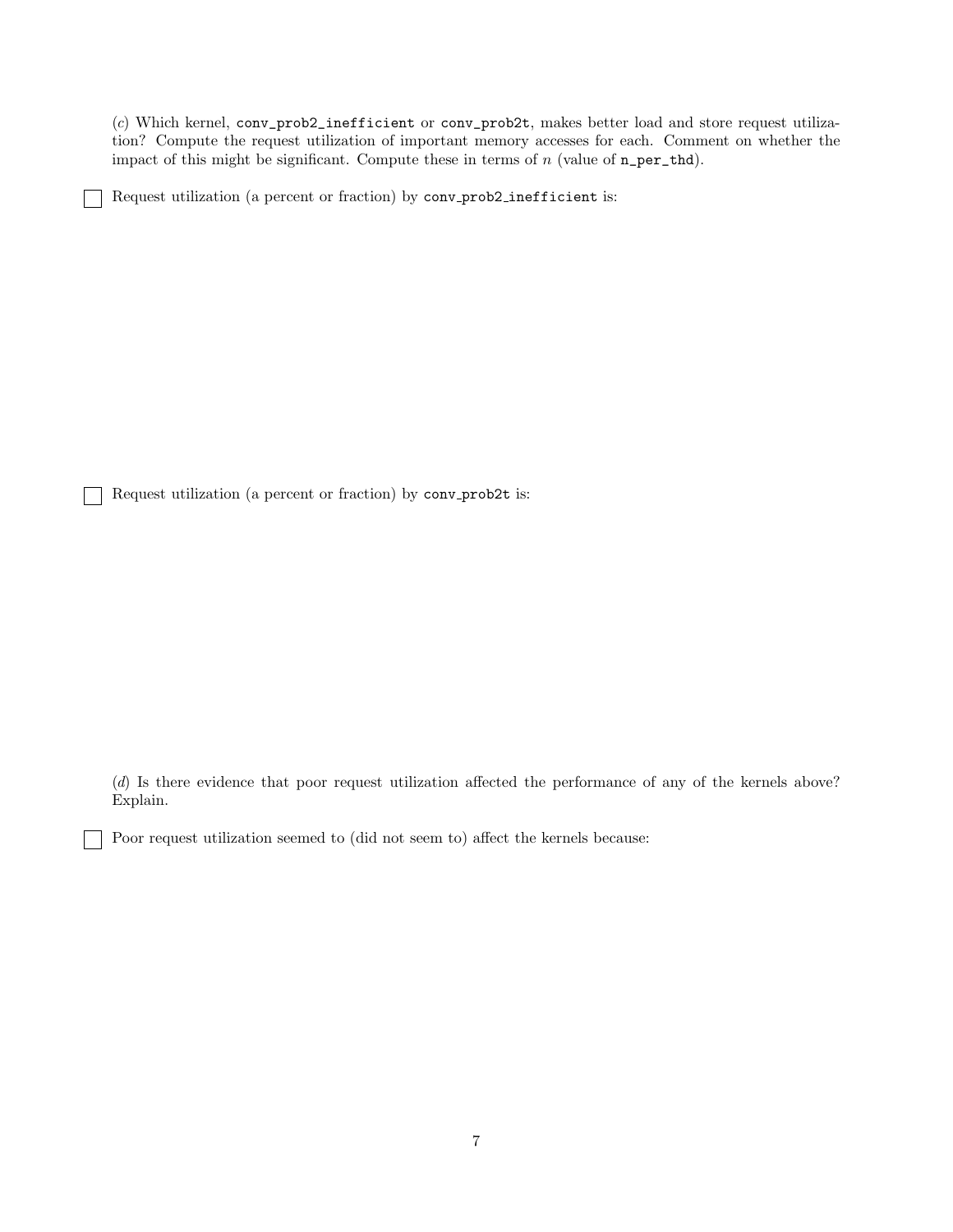(e) In class we used interval analysis to determine the number of threads needed to saturate a resource. What would be an appropriate code to base an interval on in the conv\_prob2t kernel. Make the interval no larger than is needed.

Show code forming interval below.

```
template <int w_nr, int w_nc, int n_per_thd> __device__ void conv_prob2t()
{
  const int tid = blockIdx.x * blockDim.x + threadIdx.x;
  const int n_threads = blockDim.x * gridDim.x;
  for ( int co = tid; co < dapp.out_nc; co += n_threads )
    for ( int ro = 0; ro < dapp.out_nr; ro += n_{per\_thd} )
      {
        const int oidx = \text{ro} * \text{dapp.out}_n\text{c} + \text{co};
        float s[n_per\_thd] = \{ 0 \};for ( int rw=0; rw<w_nr+n_per_thd-1; rw++ ) for ( int cw=0; cw<w_nc; cw++ )
            {
              const int ri = ro + rw, ci = co + cw;
              const int iidx = ri * dapp.in_nc + ci;
              const float din = dapp.d_in[iidx];
              for ( int k=0; k<sub>n</sub>per_thd; k++ ) {
                  // Find row number of weight array to use for output k.
                  const int rwk = rw - k;const int widxk = rwk * w_nc + cw;if ( rwk >= 0 && rwk < w_nr ) s[k] += din * dapp.w[ widxk ];
                 }}
        for ( int k=0; k<n_per_thd; k++ ) dapp.d_out[ oidx + k * dapp.out_nc ] = s[k];
      }
}
```
(f) Consider the computation of the interval latency. Part of that computation is the time needed by a warp scheduler to dispatch threads. That would take two cycles per FMA (fused multiply/add) and eight cycles per load on a Turing device. When n is small the latency might depend on something else, depending on whether the compiler chooses to change the order of some computation. (Changing the order is algebraically correct but will change the result with typical floating-point representations.) What is it that the latency depends on, and how can changing the order effect things?

What does the latency depend on?

How can algebraic re-ordering avoid the latency impact?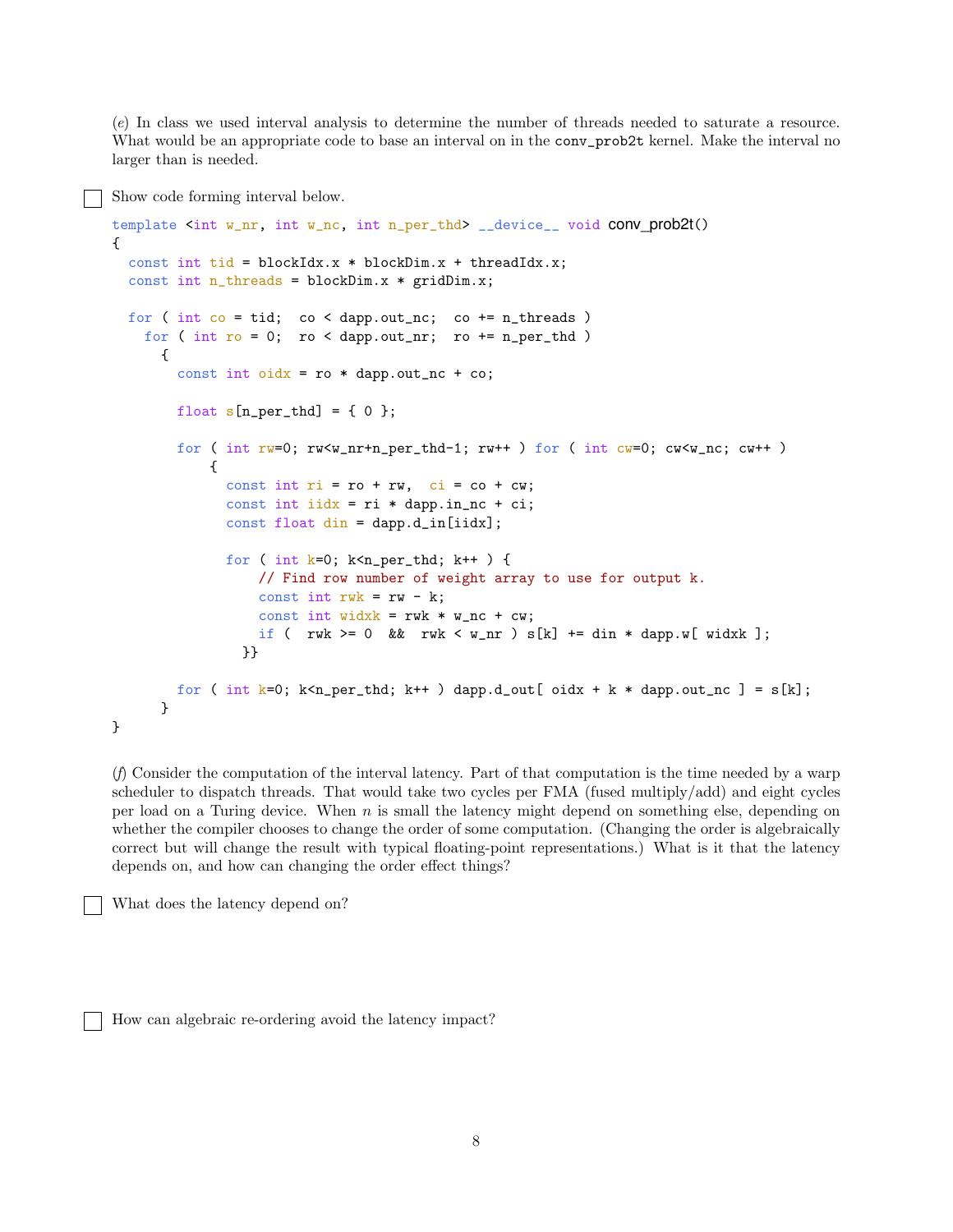Problem 2: [30 pts] As has been pointed out in class, the seven-level loop nest used to describe computation in CNN layers is fairly simple and one might expect that a straightforward textbook procedure could be used to design an optimal CNN accelerator. But no. Many papers describing CNN accelerators claim an optimal design, but only optimal within a constrained set of possibilities. Both Parashar [1] and Yang [2] try to look at broader set of possible designs and draw conclusions about which accelerator hardware design or accelerator software design (dataflow, blocking) is best.

(a) Consider representing the CUDA GPU model using Yang or Parashar's representation. Important issues to consider are storage levels, computation elements (by which I mean PEs, MACs, and stuff on a GPU), and communication. To understand CUDA communication issues think about ways in which one thread can obtain a value computed by another. How that's done depends upon the two threads' thread and block indices.

First, what CUDA construct should be represented as a PE (using either Yang or Parashar's definition)?

Which would be best represented as a PE: a thread, a warp, a warp scheduler, a functional unit, or an SM? Explain.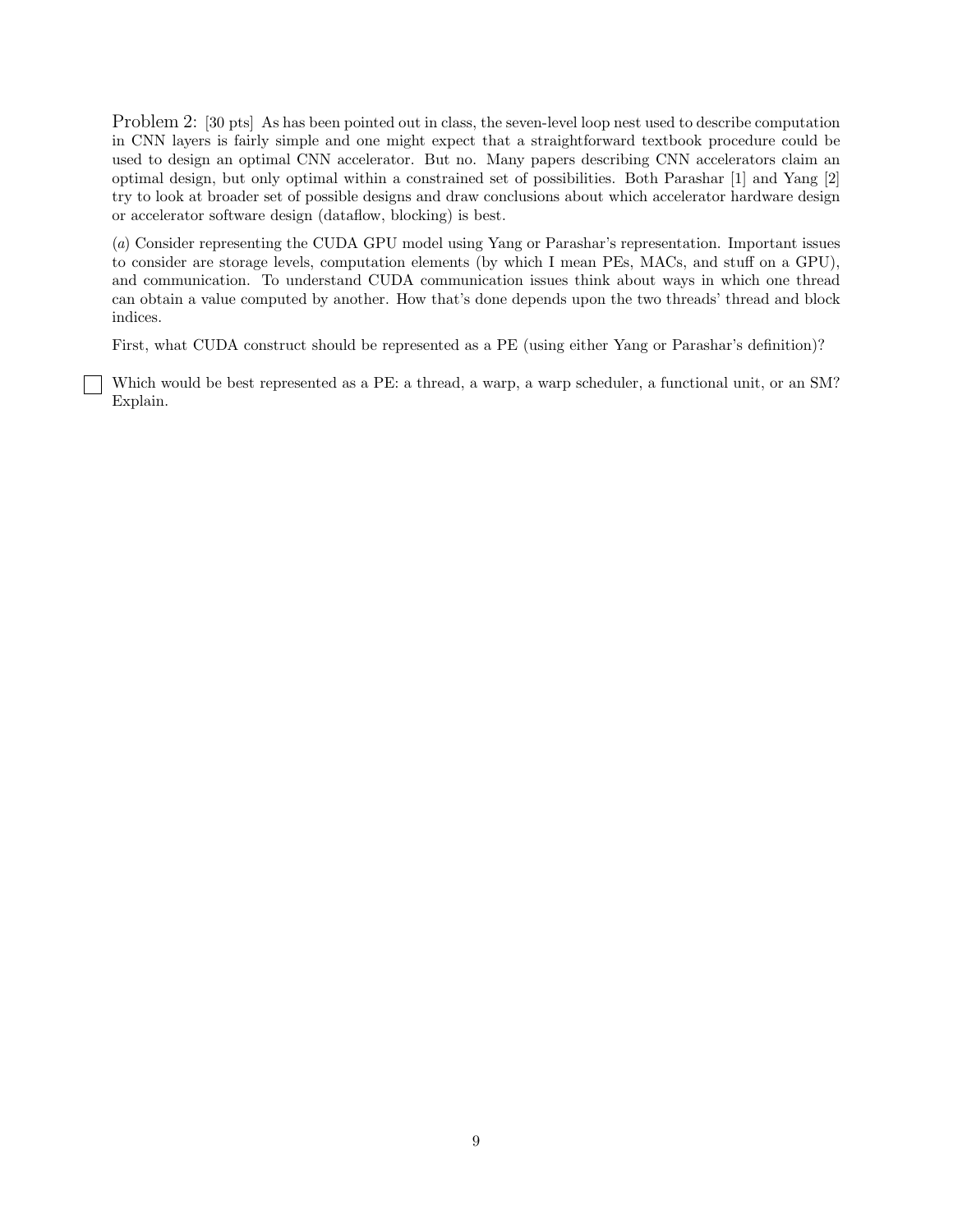(b) Yang uses  $A|B$  to describe an assignment of work to a 2-D array of PEs such that the horizontal position (or column number or x-axis value) indicates a value of A (say the left most PE uses  $a = 0$ , the next one  $a = 1$ , etc) and the vertical position indicates a value of B. This is intended for CNN (or TPU) accelerators in which the PEs are arranged in a 2-D array and in which communication takes advantage of this arrangement. Suppose the thread index of a CUDA thread were used as the horizontal position and the block index were used as the vertical position. So for a  $A|B$  dataflow a=threadIdx.x and b=blockIdx.x.

Is that a good way of representing CUDA threads in Yang and Parashar's models? If not explain what about the performance of the CUDA code would not match the performance as modeled by these schemes (making needed adjustments to model the GPU). Propose a better way of mapping threads, warps, and blocks into these representations.

Is it a good idea to use thread index for the horizontal position and block index for the vertical position? Explain. Describe any problems with this representation.

Propose an alternative mapping, one which provides 2-D PE-array-like communication. (Remember that we are describing how the CUDA model of a GPU is represented, we are not changing the GPU itself.)

(c) Figure 5 in Parashar and Listing 2 in Yang show how a blocking of the loop relates to storage levels. An important part of their analyses is determining how many time each level is read and written.

CUDA shared memory, as we all know, is private to a block. Can Yang and Parashar's representation handle this? If so, how (other than making a block the equivalent of a PE)?

Can, and if so how can, per-block storage be represented in Yang's and Parashar's representations?